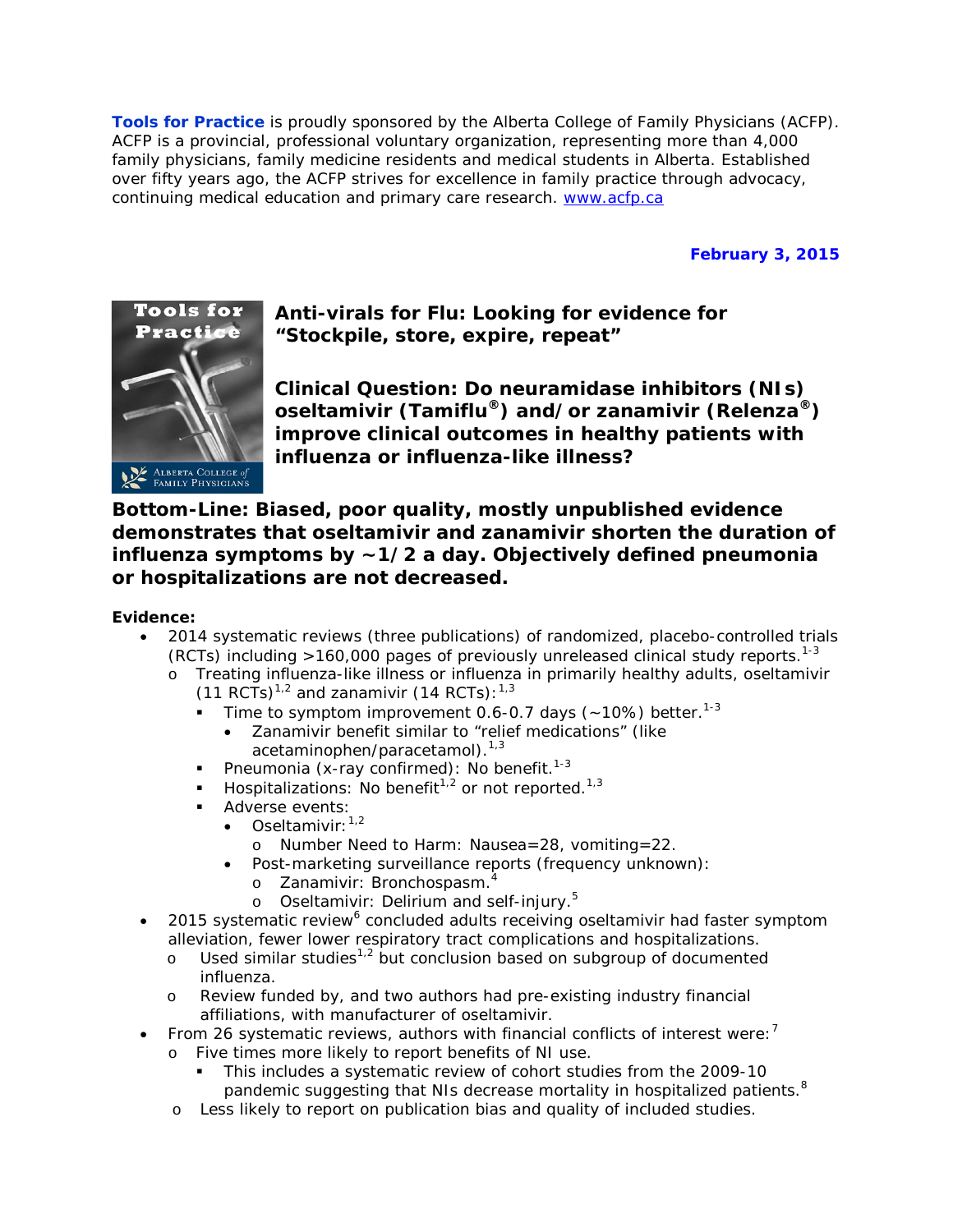• Other concerns (beyond publication bias):<sup>1</sup> Not publishing protocols; inconsistent outcome definition; using "placebos" with potential adverse effects; incomplete reporting (example missing symptom cards).

## **Context:**

- Since 1999, oseltamivir sales are >\$18 billion, half from governments and company stockpiling. Most have never been used.<sup>9</sup>
- NIs: Not recommended if symptoms >48 hours.<sup>4,5</sup>
	- o Zanamivir: Contraindicated: Asthma or COPD.<sup>4</sup>
	- o Oseltamivir: Limited evidence: underlying cardiac or respiratory disease.<sup>5</sup>
- Limited data suggests NIs likely safe in pregnancy<sup>10</sup> although makers of:
	- o Zanamivir don't recommend in pregnancy.<sup>4</sup>
	- o Oseltamivir conclude insufficient data; only use when potential benefit justifies potential risk to fetus. 5

### **Authors:**

Christina Korownyk MD CCFP, Michael R Kolber BSc MD CCFP MSc

### **Disclosure:**

Authors do not have any conflicts to disclose.

#### **References:**

- 1. Jefferson T, Jones MA, Doshi P, *et al*. Cochrane Database Syst Rev. 2014 Apr 10; 4:CD008965.
- 2. Jefferson T, Jones MA, Doshi P, *et al*. BMJ. 2014; 348:g2545.
- 3. Heneghan CJ, Onakpoya I, Thompson M, *et al*. BMJ. 2014; 348:g2547.
- 4. Relenza<sup>®</sup> (product monograph on the internet). Mississauga, ON: GlaxoSmithKline Inc., 2012. Available from: [http://www.gsk.ca/english/docs-pdf/product](http://www.gsk.ca/english/docs-pdf/product-monographs/Relenza.pdf)[monographs/Relenza.pdf](http://www.gsk.ca/english/docs-pdf/product-monographs/Relenza.pdf) Accessed December 17, 2014.
- 5. Tamiflu® (product monograph on the internet). Mississauga, ON: Hoffmann-La Roche Limited, 2014. Available from: [http://www.rochecanada.com/fmfiles/re7234008/Research/ClinicalTrialsForms/Produ](http://www.rochecanada.com/fmfiles/re7234008/Research/ClinicalTrialsForms/Products/ConsumerInformation/MonographsandPublicAdvisories/Tamiflu/Tamiflu_PM_E.pdf) [cts/ConsumerInformation/MonographsandPublicAdvisories/Tamiflu/Tamiflu\\_PM\\_E.pdf](http://www.rochecanada.com/fmfiles/re7234008/Research/ClinicalTrialsForms/Products/ConsumerInformation/MonographsandPublicAdvisories/Tamiflu/Tamiflu_PM_E.pdf) Accessed December 17, 2014.
- 6. Dobson J, Whitley RJ, Pocock S, Monto AS. Lancet 2015 (published online January 30, 2015). Available at: http://dx.doi.org/10.1016/ S0140-6736(14)62449-1.
- 7. Dunn AG, Arachi D, Hudgins J, *et al*. Ann Intern Med. 2014; 161:513-8.
- 8. [Muthuri SG,](http://www-ncbi-nlm-nih-gov.login.ezproxy.library.ualberta.ca/pubmed?term=Muthuri%20SG%5BAuthor%5D&cauthor=true&cauthor_uid=24815805) [Venkatesan S,](http://www-ncbi-nlm-nih-gov.login.ezproxy.library.ualberta.ca/pubmed?term=Venkatesan%20S%5BAuthor%5D&cauthor=true&cauthor_uid=24815805) [Myles PR,](http://www-ncbi-nlm-nih-gov.login.ezproxy.library.ualberta.ca/pubmed?term=Myles%20PR%5BAuthor%5D&cauthor=true&cauthor_uid=24815805) *et al*. Lancet Respir Med. 2014 May; 2(5):395- 404.
- 9. Jack A. BMJ. 2014; 348:g2524.
- 10. Dunstan HJ, Mill AC, Stephens S, *et al*. BJOG. 2014; 121:901-6.

**Tools for Practice** is a biweekly article summarizing medical evidence with a focus on topical issues and practice modifying information. It is coordinated by G. Michael Allan, MD, CCFP and the content is written by practicing family physicians who are joined occasionally by a health professional from another medical specialty or health discipline. Each article is peer-reviewed, ensuring it maintains a high standard of quality, accuracy, and academic integrity.

The ACFP has supported the publishing and distribution of the Tools for Practice library since 2009. If you are not a member of the ACFP and would like to receive the TFP emails, please